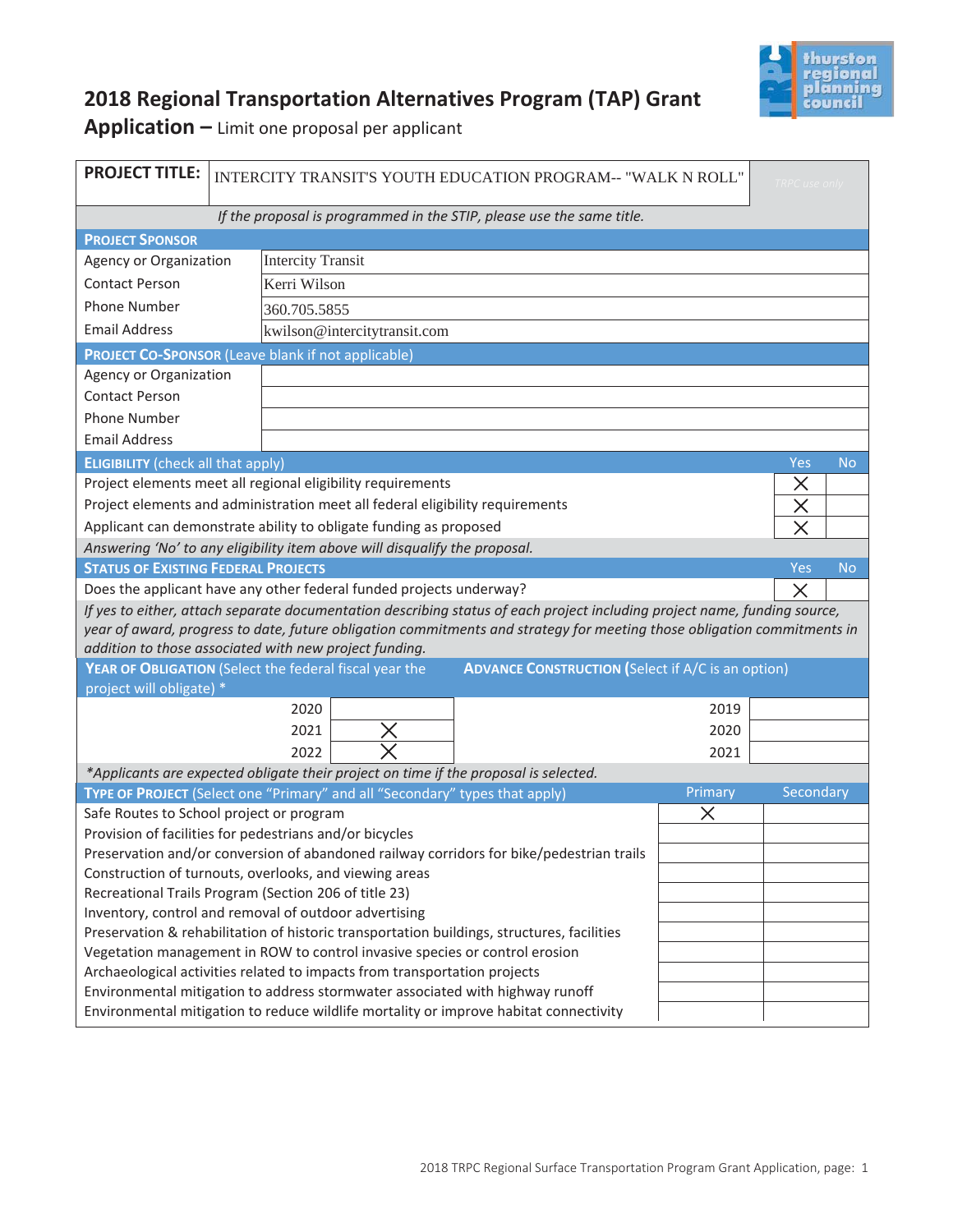**PROJECT OVERVIEW**

*Brief description (~ 150 words) of proposal identifying problem or need, how the proposal will address it, and anticipated benefits. This is a high-level summary suitable for reports and on-line descriptions. Detailed project information is provided on pages 4 and 5.*

The Walk N Roll program is the cornerstone of Intercity Transit's Youth Education program that reduces drive-alone trips to school and builds the next generation of safe and healthy pedestrians, bike riders, and transit users.

Many students may not learn about transportation options in school, at home, or in their community. Walk N Roll seeks to change that by showing young people the many options that exist to successfully get around by walking, biking, and using transit. Walk N Roll seeks and succeeds in showing students that active transportation can be easy, accessible for everyone, and fun.

This established, school-focused public education and outreach program helps students and families to access their schools and community through active transportation choices, and positively influences air quality in our region, neighborhoods, and around public schools by reducing congestion and idling on the trip to school and home.

The Walk N Roll program consistently emphasizes the benefits of biking, walking, and transit use for students especially. When more students walk and bike to school, more families and community members are encouraged to walk and bike with them. This leads to many community benefits, including incorporating regular exercise into our daily lives, creating stronger and safer communities, and most importantly, creating healthy transportation habits and choices for students and families.

**SUPPORT FOR RECOGNIZED REGIONAL INITIATIVES**

*Identify ways in which the proposed project supports the goals and policies of the Regional Transportation Plan, implementation of Sustainable Thurston transportation initiatives, or other regional initiatives. Examples of other initiatives include, but are not limited to, The Thurston Regional Trails Plan, Urban Corridor Communities and associated District Plans, Healthy Kids Safe Streets Action Plan, South Thurston Economic Development Initiative, Thurston Thrives, Walk and Roll, Commute Trip Reduction, I-5 Action Plan, Bountiful Byways, Smart Corridors, and the Human Services Coordinated Transportation Plan.* 

Walk N Roll is identified by several regional plans as a key transportation strategy.

The Walk N Roll program supports and implements many goals and policies in the 2040 Regional Transportation Plan— What Moves You including:

Transportation Relationships –

2.) Multimodal transportation System "… reduces the overall need to drive and encourage transit, walking and cycling choices" (Chapter 3, pg. 85)

3) Barrier-Free Transportation – "Ensure transportation system investments support the special travel needs of youth, elders, people with disabilities…" (Chapter 3, pg. 85)

10) Public Transportation--Policy 10.f – Increase awareness of public transportation options and how to use them through expanded educational and public information tailored to various groups and interests. (Chapter 3, pg. 110) 11) Bicycling—Policy 11.f Support education programs for motorists and bicyclists to increase understanding of bicycle laws, and encourage safe and lawful sharing of the road. (Chapter 3, pg.112)

Walk N Roll is modeled as a Safe Routes to School program, and is a key part of our community's strategy to improve, leverage, and support the use of the built environment for improved air quality, daily physical activity, and increased rates of biking, walking, and transit use.

This Community Design strategy is part of the Thurston Thrives initiative and is recognized in the Schools and Transportation chapter of the Sustainable Thurston plan.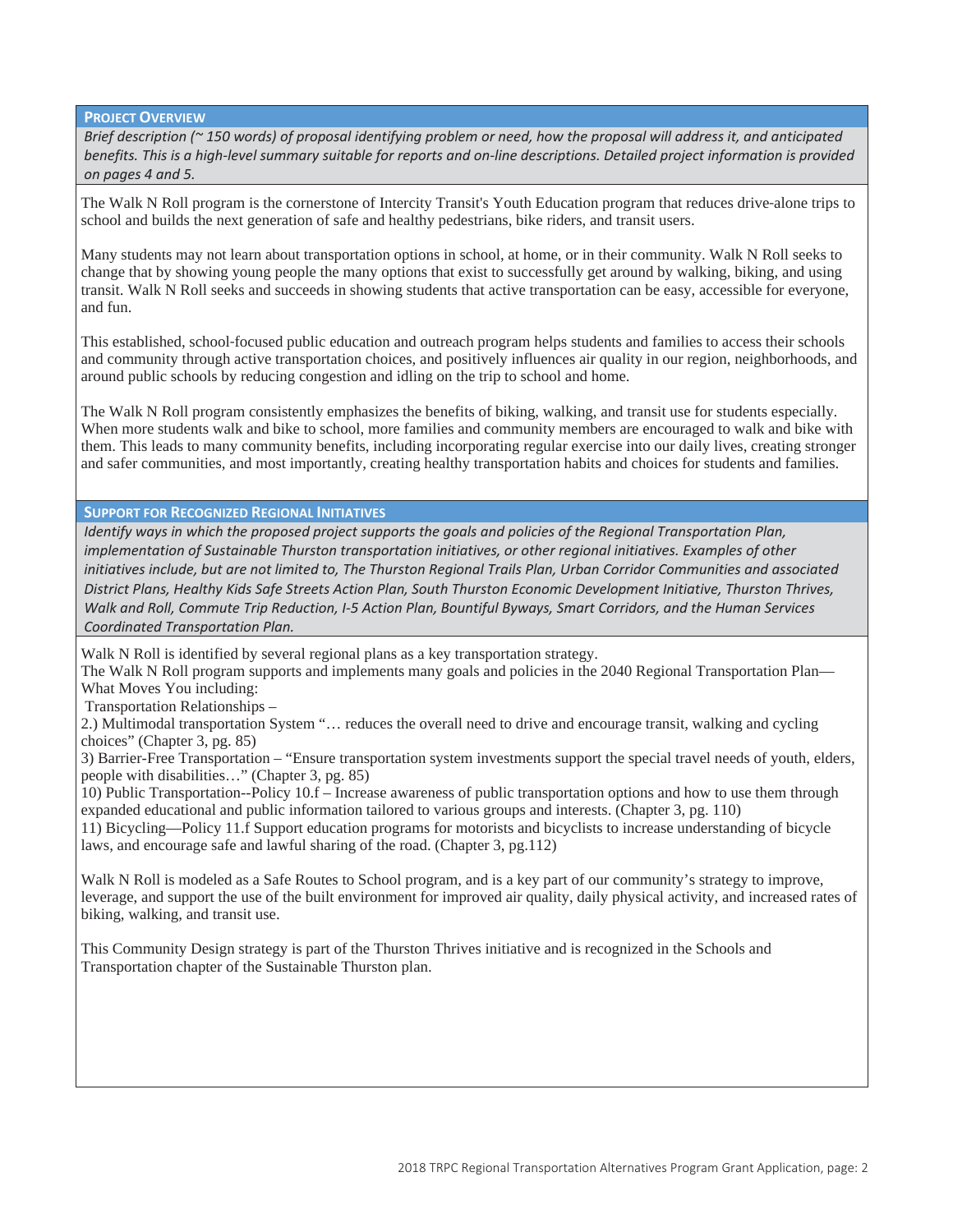| <b>PROJECT LOCATION AND DETAILS - applicants may submit a map of the project or program/service area</b>               |                                                                       |                                                       |                               |  |  |
|------------------------------------------------------------------------------------------------------------------------|-----------------------------------------------------------------------|-------------------------------------------------------|-------------------------------|--|--|
|                                                                                                                        | <b>Project Location:</b>                                              | N/A                                                   |                               |  |  |
| <b>Construction Projects</b>                                                                                           | Type of Construction Project:<br>Length/Size of Construction Project: | N/A<br>N/A                                            |                               |  |  |
|                                                                                                                        | Delivery Area:                                                        | Tumwater, North Thurston and Olympia School Districts |                               |  |  |
| <b>Programs/Services</b>                                                                                               | Duration of Program/Service:                                          | School year 2021-2022 and 2022-2023 (Sept-May)        |                               |  |  |
| <b>Phase</b><br><b>PROJECT PHASING AND COSTS - Identify project phases and costs</b><br><b>Cost</b>                    |                                                                       |                                                       |                               |  |  |
| <b>Construction Projects</b>                                                                                           | Preliminary Engineering/Design:<br>Right-of-Way:<br>Construction:     |                                                       | \$0.00                        |  |  |
| (mark the appropriate phase                                                                                            |                                                                       |                                                       | \$0.00                        |  |  |
| and enter cost)                                                                                                        |                                                                       |                                                       | \$0.00                        |  |  |
|                                                                                                                        | <b>Studies or Program Costs:</b>                                      | \$0.00                                                |                               |  |  |
| <b>Studies and Programs</b>                                                                                            | <b>Other Costs:</b>                                                   |                                                       | \$0.00                        |  |  |
| \$0.00<br>Total Project Cost (Sum of all project phase costs identified above):                                        |                                                                       |                                                       |                               |  |  |
| <b>TAP FUNDING REQUEST AND MATCHING REVENUES</b>                                                                       |                                                                       |                                                       |                               |  |  |
| Non-federal share: \$13,500<br>*Applicants must provide a minimum of 13.5% non-federal share to federal share. Federal |                                                                       |                                                       |                               |  |  |
| share cannot exceed 86.5% of total project cost.                                                                       | Federal TAP Funds: \$86,500                                           |                                                       |                               |  |  |
|                                                                                                                        |                                                                       | Local funding or other sources:                       | Total Project Cost: \$100,000 |  |  |
|                                                                                                                        | \$34,023.00                                                           |                                                       |                               |  |  |
| \$0.00<br>State funding:                                                                                               |                                                                       |                                                       |                               |  |  |
| <b>Federal TAP Grant Request:</b><br>\$218,000.00<br>Total Project/Phase Revenue:                                      |                                                                       |                                                       |                               |  |  |
|                                                                                                                        | \$252,023.00                                                          |                                                       |                               |  |  |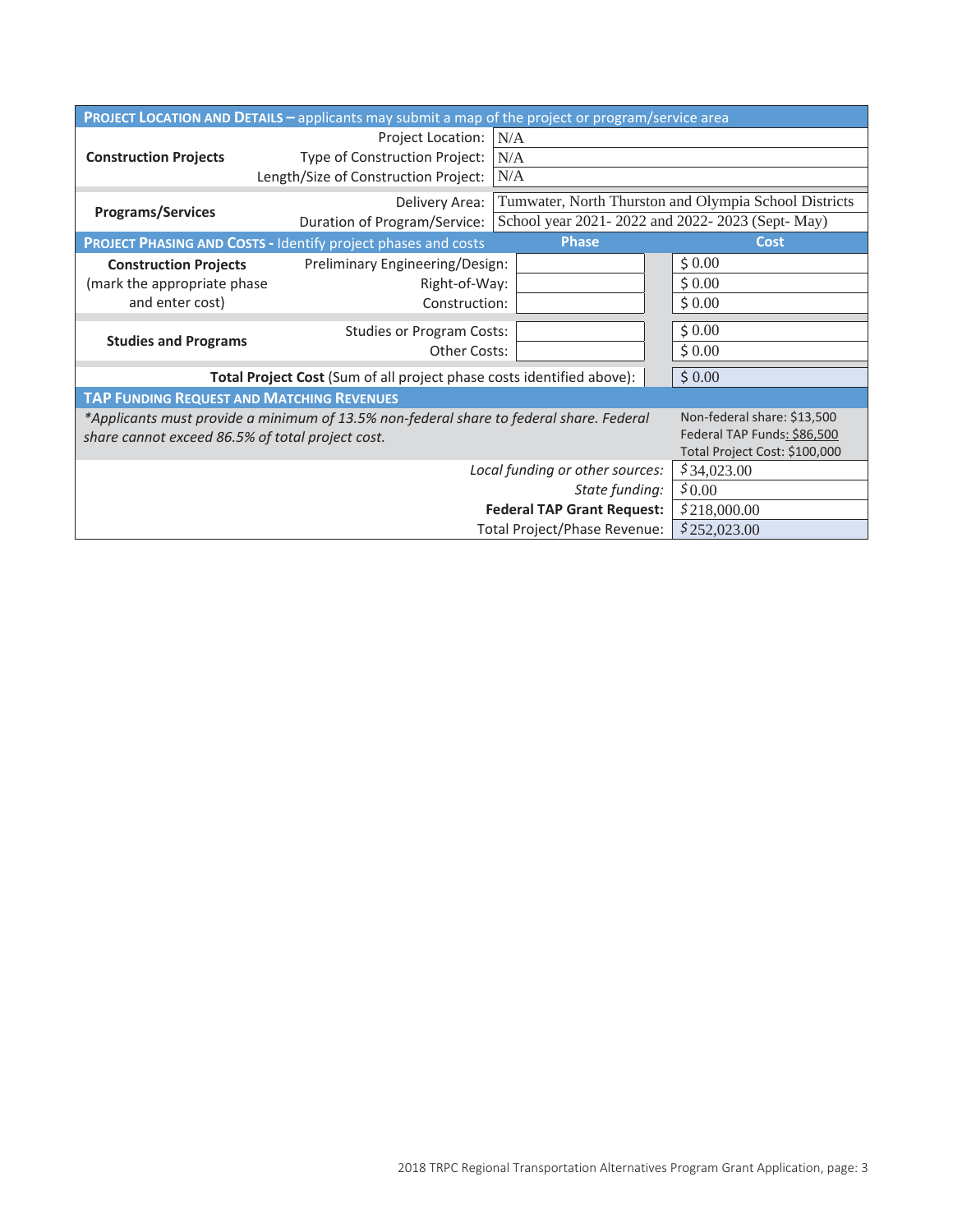## INTERCITY TRANSIT'S YOUTH EDUCATION PROGRAM-- "WALK N ROLL"

## **Project Title:**

## **PROJECT DESCRIPTION & SIGNIFICANCE (2 PAGES MAX, 10 POINT FONT MINIMUM)**

*Using the space provided below, please address the following in your narrative: Describe the proposed project and why it is a regional funding priority, paying attention to benefits the proposal will deliver. Consider all modes of travel in your description. Identify any collaboration or partnership with other entities with a vested interest in this project. Note whether this project leverages previous work, such as an implementation phase of a previous study or design phase, or whether it completes or lays the groundwork for subsequent implementation phases. Describe any efforts that will help ensure this project can meet its obligation commitments.*

Intercity Transit is seeking grant funding to support the Youth Education and outreach programs that operate under the program title of Walk N Roll through two school years-- 2021-2022 and 2022- 2023 (Sept- May).

Walk N Roll educates and encourages youth and families through a number of programs to access their community by biking, walking, and using transit. These programs include:

- Teaching Earn-A-Bike classes.
- Administering the Pace Car Pledge program.
- Planning and promoting monthly Walk to School days.
- Planning and promoting School Mini Bicycle Commuter Challenge.
- Providing transit field trips and rolling classrooms.
- Operating a bike shop in support of Earn-A-Bike classes where volunteer youth and adults can refurbish bicycles for others.
- Supporting Bikes in PE at Tumwater School District and North Thurston Public Schools.

Elementary and middle school administrators and teachers are eager to participate in the nationally recognized Walk N Roll program to increase awareness and use of healthy, active forms of transportation and to reduce congestion, idling, and collisions on the trip to school. Walk N Roll has developed a model program over the past nine years. Our partners in the school districts, the Cities, and other local agencies are interested in expanding and developing Walk N Roll as a strategy to reach regionally significant transportation goals.

Walk N Roll reaches thousands of families every year across the Lacey-Olympia-Tumwater urbanized area by working directly with schools. Safe Routes to School programs like Walk N Roll participate actively in public outreach and education to effect a reduction of vehicle miles traveled and to increase the overall transportation system operating capacity. Air quality is improved for everyone when students and families choose to walk, bike, or take the bus rather than drive or get driven to school. Safe Routes to School programs like Walk N Roll have also been shown to improve indoor air quality by reducing the number of cars idling in the school drop off zone.

Consider the following:

• Between 2011-2015, there were 150 crashes in Thurston County that involved pedestrians or bicyclists ages 5-18. Twentytwo of those crashes resulted in serious injuries. (WSDOT Local Programs)

• As much as 20% – 30% of morning traffic is generated by parents driving their children to schools. (Source: US Environmental Protection Agency – 2003)

• 40% to 55% of students living within ½ mile of school are being driven. (Source: National Center for Safe Routes to School)

• Half of children struck by cars near schools are hit by parents driving other children to school. (Source: National Highway Traffic Safety Administration – 2003)

Grant funding is necessary to maintain and expand this important program that supports a significant number of outreach and educational activities throughout the Olympia, Tumwater and North Thurston schools.

Beginning in Fall 2018, Walk N Roll's capacity to reach more students and schools will increase with the potential addition of an Americorp member. The person in this position will expand Walk N Roll's potential to reach more students by providing additional staff time to attend the many events and "boots on the ground" style of work that makes a program like this successful.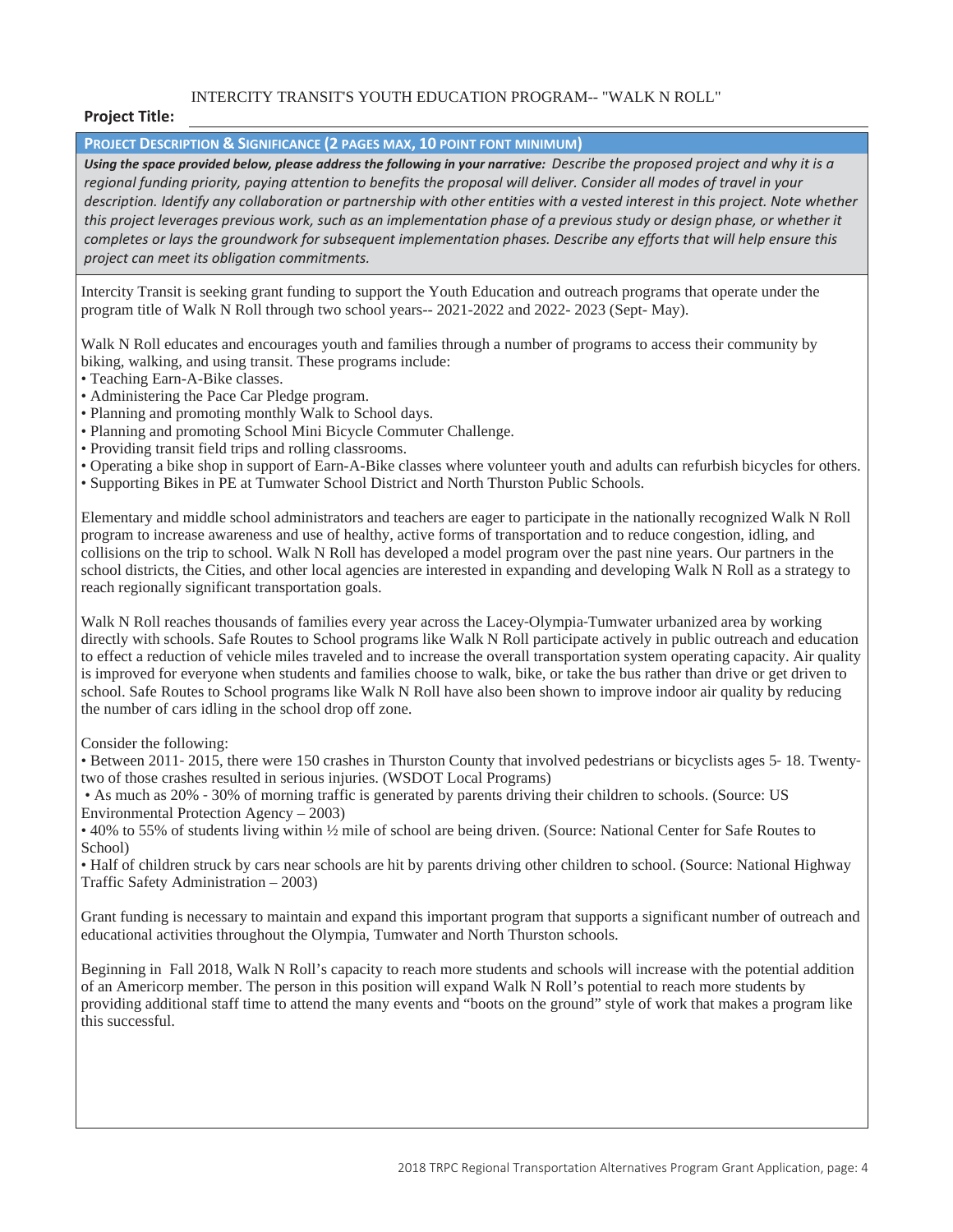## INTERCITY TRANSIT'S YOUTH EDUCATION PROGRAM-- "WALK N ROLL"

### **Project Title:**

## **PROJECT DESCRIPTION & SIGNIFICANCE (continued)**

Though an additional 32 hours of staff time will be provided by the Americorp member, Walk N Roll will not have a significant increase in salary due to the payroll structure of the Americorp program. The member will be paid directly through Community Youth Services with only a small amount (\$8250) provided by Intercity Transit. This strategy will successfully allow us to"do more with less" by reaching more students and schools without a significant increase in staffing costs.

With the additional 2 years of program support and Americorp staffing, Walk N Roll will look toward developing new relationships with partnering schools. Walk N Roll will work closely with TRPC to develop school walking route maps for neighborhoods near participating schools as an opportunity to further the "next steps" of the Healthy Kids - Safe Streets Action Plan.

This additional year of funding will pay for just over 50% of the overall Youth Education program costs operated by Intercity Transit and would allow our youth education staff to leverage and continue development and expansion of these critical programs, while continuing the fostering of significant volunteer assistance and supporting actions through the Youth Education Programs at Intercity Transit.

Seeking to create the next generation of walkers, bike riders and transit users can seem like a tall order to fill. However, once you see student's eyes light up as they change a flat tire on their own, help adjust a friend's helmet so it fits better, or make a left turn in traffic on their bike using hand signals and communicating with the road users around them, it's apparent to see that this work is necessary and significant. An Earn-a-Bike student summed it up like this: "We met after school and had snacks before we got started. We learned so much. Now when I break down by the road, I know what to do and with the pack of tools they gave me, I can fix it myself without having to call my mom." (Source: http://www.thurstontalk.com/2016/02/10/earnabikeintercitytransit/)

That's the next generation speaking and Walk N Roll is thrilled to be a part of that potential transformation of students who are more excited to get their first bike with gears instead of their first car, or the high school student who is familiar with all the bus routes that get her to school and work, or the elementary student who insists that his parent walks him to school every morning because "everyone else is doing it."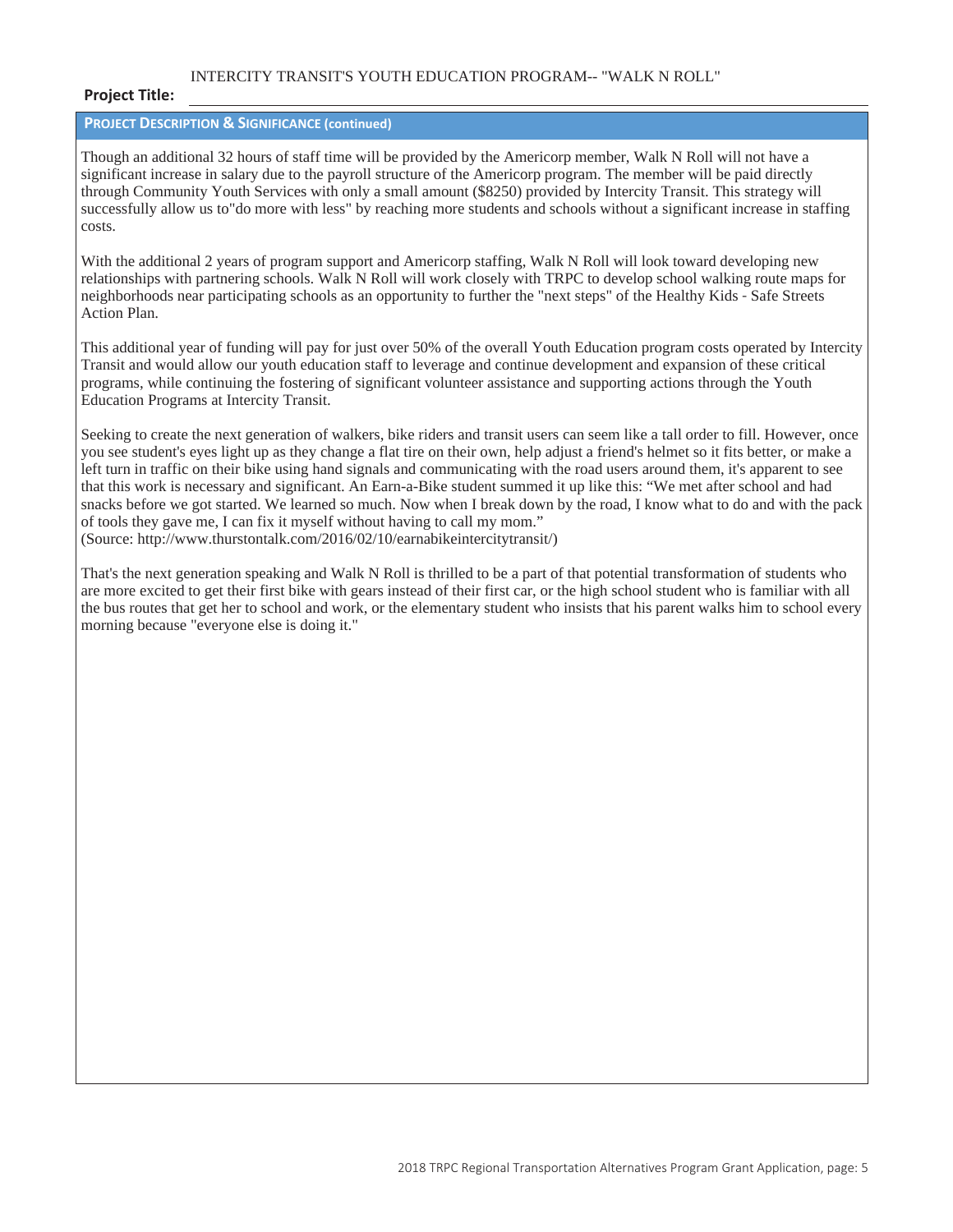| <b>CA Agency and Representative</b> |  | <b>DAL-A</b> |  |
|-------------------------------------|--|--------------|--|
| CA Signature and Date               |  | 01/01/2018   |  |

#### where the control of the  $\cdot$   $-$ **Project Verification and Endorsement**

: 20

This project proposal reflects established local funding priorities consistent with the Regional Transportation Plan. Costs represent accurate planning level estimates needed to accomplish the work described herein. The project described is financially feasible, and local match revenue identified above is available and will be committed to the project if TRPC awards the requested TAP grant. If selected, the project shall obligate by the date specified on the award letter. Failure to do so will result in loss of funding for the project and an alternate project will be funded instead. I realize that the use of federal funds for this project entails administrative and project compliance requirements over which TRPC has no control, and for which this agency or organization will be responsible. This project has the full endorsement of the governing body/leadership of this agency or organization.

| <b>AUTHORIZATION</b>                                    |                                                                                                             |
|---------------------------------------------------------|-------------------------------------------------------------------------------------------------------------|
| Ann Frommen. Manzanores                                 | General Manager                                                                                             |
| Name of Representative Authorized to Submit Application | <b>Title</b><br>04/27/2018<br><b>EN STRUCTURE OF STRUCT</b><br>Date<br><b>Could be a basic and the fire</b> |
| <b>Co-AUTHORIZATION</b>                                 | ATLANTA CHARLEY                                                                                             |
| Name of Representative Authorized to Submit Application | Title<br><b>NECKEL</b>                                                                                      |
| Signature<br><b>CONTRACTOR</b>                          | 04/27/2018<br>Date -                                                                                        |

K:\GUEST\Transportation\STP-CMAQ-TAP Funding and Obligations\CY2018Process\Process Materials\ApplicationForms

2018 TRPC Regional Transportation Alternatives Program Grant Application, page: 6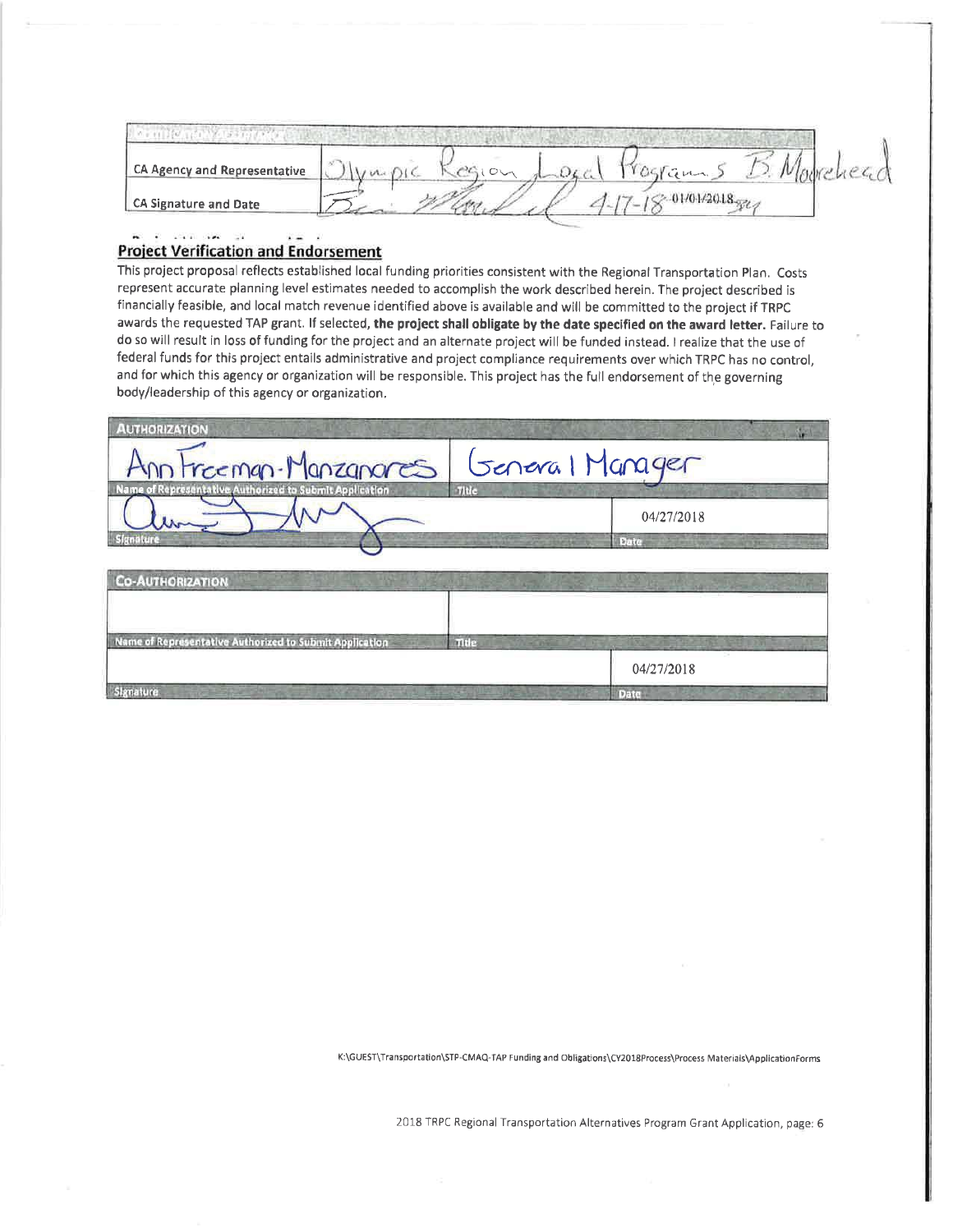

# **Olympia School District**

1113 Legion Way SE,Olympia WA, 98501 • http://osd.wednet.edu

+-------------------------------------------

April 9, 2018

Thurston Regional Planning Council *2424-A* Heritage Court SW Olympia, Washington 98502

Dear Thurston County Regional Planning Council,

I am writing this letter of support for Intercity Transit's request for grant funding related to the youth education program, Walk N Roll. Intercity Transit is seeking funding for fiscal years 2021 and 2022. The Walk N Roll program has many benefits to our students, families, and community. Below is a list of some of the ways the program supports Olympia public schools:

- Beginning in Spring 2018, at least 60 students at Jefferson Middle School will learn how to safely ride and maintain bicycles during after school Earn-A-Bike classes. After eight hours of on-bike and classroom instruction, students will have earned their own bike along with a helmet, light, and tools to keep the bike in working order.
- Coordinates and supplies prizes and staffing for monthly Walk to School Days at Pioneer, Garfield, Hansen, and Centennial Elementary Schools.
- Provides prizes and promotional materials to encourage students at Pioneer, Hansen, Centennial Elementary Schools and Marshal Middle School to participate in National Bike to School Day and the School Bike Challenge.
- Presents on active transportation and provides field trips to Intercity Transit's facility to 200+ Olympia School District students.

The Walk N Roll program has been a valuable part of our community for over nine years. The Six E's of Safe Routes to School are education, encouragement, enforcement, engineering, evaluation, and equity. Walk N Roll addresses the education and encouragement pieces that are so important and necessary. Their various programs are very well received, whether bike, walk, or transit focused. Please consider funding this valuable resource.

Ifyou need further information, or have questions, please contact me by phone at 360-596-6117, or by email at pmurphy@osd.wednet.edu.

Sincere

Patrick C. Murphy, Ed. D. Superintendent

*IICreating opportunities and shaping success for all students II* ...

**Board of Directors: FrankWilson, Joellen Wilhelm, Leslie Huff, Hilary Seidel, Scott Clifthorne, Ainsley Austin (Student Rep.) Patrick C. Murphy, Ed.D., Superintendent**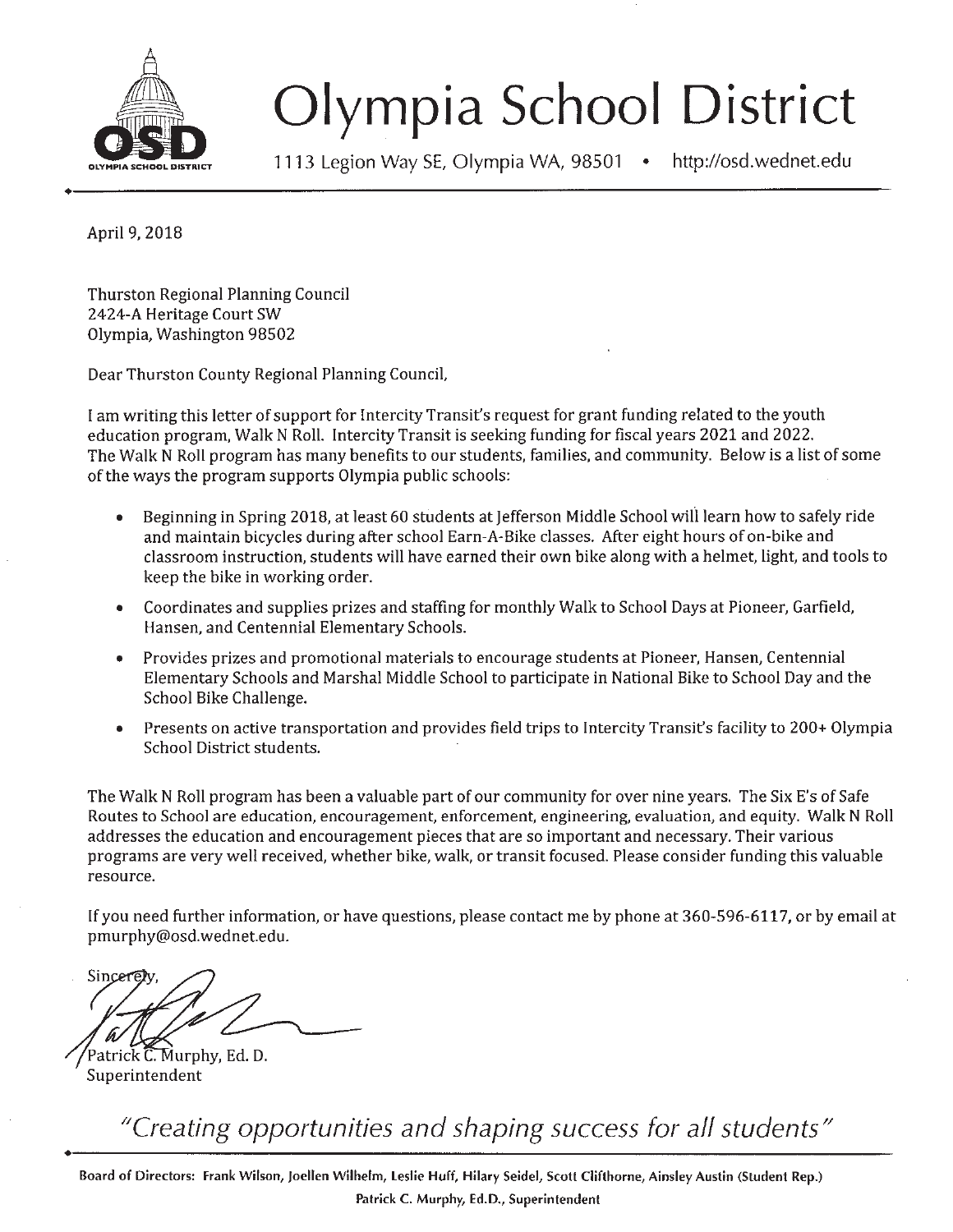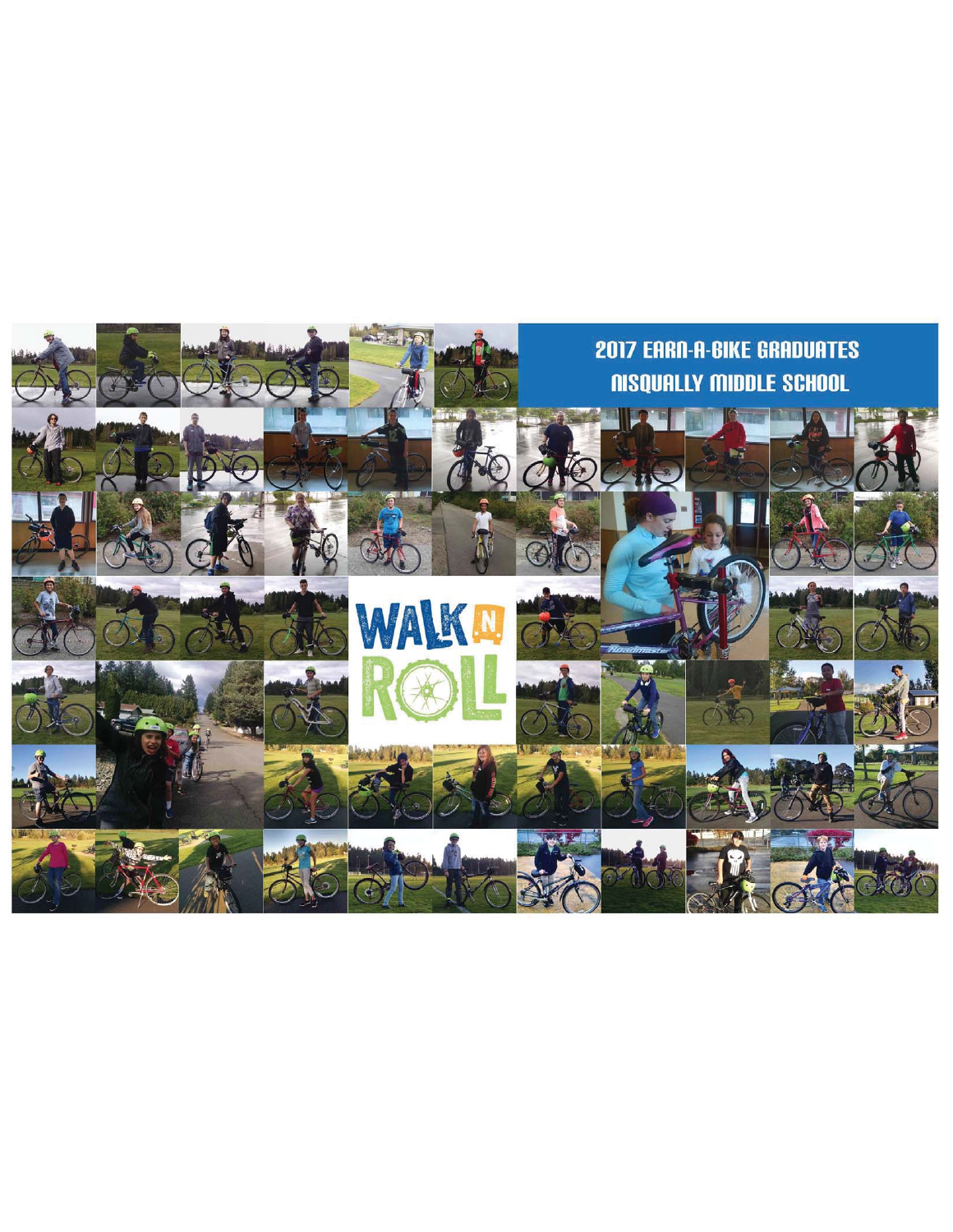







Photos 1 and 2: Centennial ES Walk N Roll, March 2018.

Photos 3 and 4: Earn-A-Bike students at Nisqually MS,<br>Fall 2017.